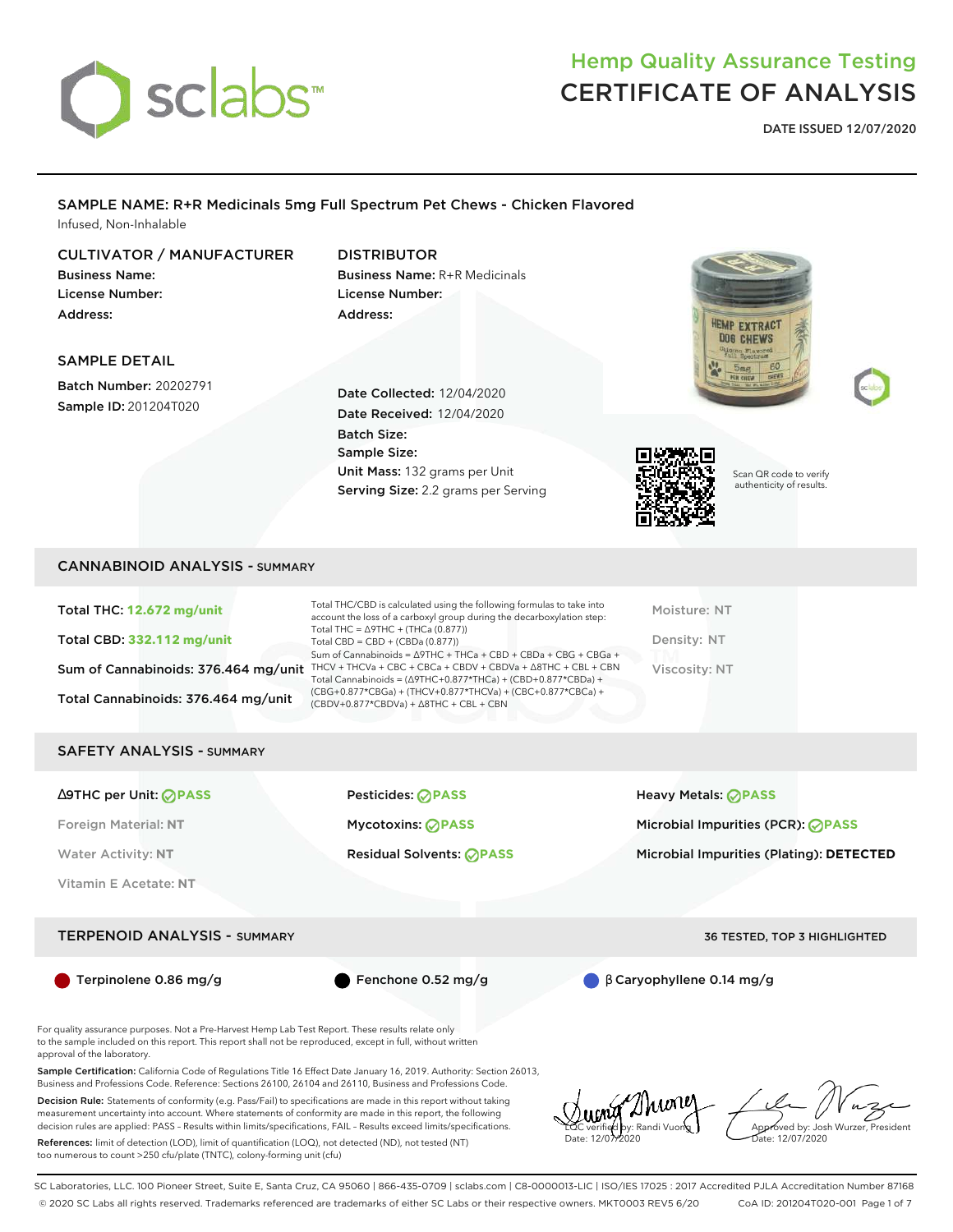

**R+R MEDICINALS 5MG FULL SPECTRUM PET CHEWS - CHICKEN FLAVORED | DATE ISSUED 12/07/2020**



Tested by high-performance liquid chromatography with diode-array detection (HPLC-DAD).

**Method:** QSP 1157 - Analysis of Cannabinoids by HPLC-DAD

TOTAL THC: **12.672 mg/unit**

Total THC (∆9THC+0.877\*THCa)

#### TOTAL CBD: **332.112 mg/unit**

Total CBD (CBD+0.877\*CBDa)

#### TOTAL CANNABINOIDS: 376.464 mg/unit

Total Cannabinoids (Total THC) + (Total CBD) + (Total CBG) + (Total THCV) + (Total CBC) + (Total CBDV) + ∆8THC + CBL + CBN

### TOTAL CBG: 9.240 mg/unit

Total CBG (CBG+0.877\*CBGa)

#### TOTAL THCV: ND

Total THCV (THCV+0.877\*THCVa)

# TOTAL CBC: 19.140 mg/unit

Total CBC (CBC+0.877\*CBCa)

### TOTAL CBDV: 3.300 mg/unit

Total CBDV (CBDV+0.877\*CBDVa)

#### **CANNABINOID TEST RESULTS -** 12/07/2020

| <b>COMPOUND</b>            | LOD/LOQ<br>(mg/g) | <b>MEASUREMENT</b><br><b>UNCERTAINTY (mg/g)</b> | <b>RESULT</b><br>(mg/g) | <b>RESULT</b><br>(%) |
|----------------------------|-------------------|-------------------------------------------------|-------------------------|----------------------|
| <b>CBD</b>                 | 0.004 / 0.011     | ±0.1205                                         | 2.516                   | 0.2516               |
| <b>CBC</b>                 | 0.003/0.010       | ±0.0060                                         | 0.145                   | 0.0145               |
| Δ9THC                      | 0.002 / 0.005     | ±0.0068                                         | 0.096                   | 0.0096               |
| <b>CBG</b>                 | 0.002 / 0.005     | ±0.0044                                         | 0.070                   | 0.0070               |
| <b>CBDV</b>                | 0.002 / 0.007     | ±0.0013                                         | 0.025                   | 0.0025               |
| $\triangle$ 8THC           | 0.01 / 0.02       | N/A                                             | <b>ND</b>               | <b>ND</b>            |
| <b>THCa</b>                | 0.001 / 0.002     | N/A                                             | <b>ND</b>               | <b>ND</b>            |
| <b>THCV</b>                | 0.002 / 0.008     | N/A                                             | <b>ND</b>               | <b>ND</b>            |
| <b>THCVa</b>               | 0.002 / 0.005     | N/A                                             | <b>ND</b>               | <b>ND</b>            |
| <b>CBDa</b>                | 0.001/0.003       | N/A                                             | <b>ND</b>               | <b>ND</b>            |
| <b>CBDVa</b>               | 0.001 / 0.003     | N/A                                             | <b>ND</b>               | <b>ND</b>            |
| <b>CBGa</b>                | 0.002 / 0.006     | N/A                                             | <b>ND</b>               | <b>ND</b>            |
| <b>CBL</b>                 | 0.003 / 0.008     | N/A                                             | <b>ND</b>               | <b>ND</b>            |
| <b>CBN</b>                 | 0.001 / 0.004     | N/A                                             | <b>ND</b>               | <b>ND</b>            |
| <b>CBCa</b>                | 0.001 / 0.004     | N/A                                             | <b>ND</b>               | <b>ND</b>            |
| <b>SUM OF CANNABINOIDS</b> |                   |                                                 | $2.852$ mg/g            | 0.2852%              |

#### Unit Mass: 132 grams per Unit / Serving Size: 2.2 grams per Serving

| ∆9THC per Unit                        | 1100 per-package limit | 12.672 mg/unit<br><b>PASS</b> |  |
|---------------------------------------|------------------------|-------------------------------|--|
| ∆9THC per Serving                     |                        | 0.211 mg/serving              |  |
| <b>Total THC per Unit</b>             |                        | 12.672 mg/unit                |  |
| <b>Total THC per Serving</b>          |                        | 0.211 mg/serving              |  |
| <b>CBD</b> per Unit                   |                        | 332.112 mg/unit               |  |
| <b>CBD per Serving</b>                |                        | 5.535 mg/serving              |  |
| <b>Total CBD per Unit</b>             |                        | 332.112 mg/unit               |  |
| <b>Total CBD per Serving</b>          |                        | 5.535 mg/serving              |  |
| Sum of Cannabinoids per Unit          |                        | 376.464 mg/unit               |  |
| Sum of Cannabinoids per Serving       |                        | 6.274 mg/serving              |  |
| <b>Total Cannabinoids per Unit</b>    |                        | 376.464 mg/unit               |  |
| <b>Total Cannabinoids per Serving</b> |                        | 6.274 mg/serving              |  |

#### **MOISTURE TEST RESULT**

#### **DENSITY TEST RESULT**

#### **VISCOSITY TEST RESULT**

**Not Tested**

**Not Tested**

**Not Tested**



SC Laboratories, LLC. 100 Pioneer Street, Suite E, Santa Cruz, CA 95060 | 866-435-0709 | sclabs.com | C8-0000013-LIC | ISO/IES 17025 : 2017 Accredited PJLA Accreditation Number 87168 © 2020 SC Labs all rights reserved. Trademarks referenced are trademarks of either SC Labs or their respective owners. MKT0003 REV5 6/20 CoA ID: 201204T020-001 Page 2 of 7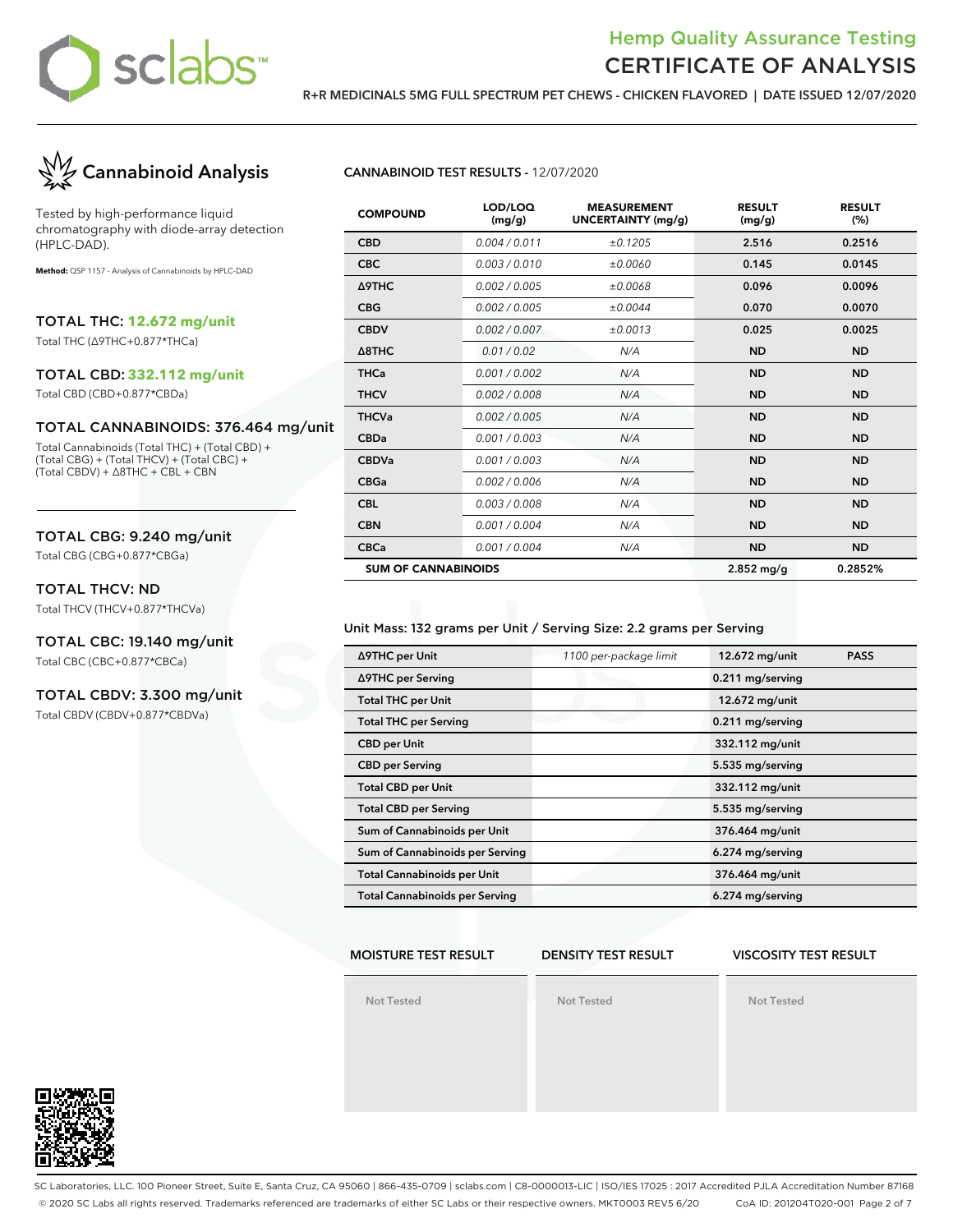

**R+R MEDICINALS 5MG FULL SPECTRUM PET CHEWS - CHICKEN FLAVORED | DATE ISSUED 12/07/2020**

# **Terpenoid Analysis**

Terpene analysis utilizing gas chromatographyflame ionization detection (GC-FID). Terpenes are the aromatic compounds that endow cannabis with their unique scent and effect. Following are the primary terpenes detected.

**Method:** QSP 1192 - Analysis of Terpenoids by GC-FID

#### **1 Terpinolene**

Also known as δ-terpinene, it is of four isomers of the monoterpene Terpinene. It has a fragrance that can be described as fresh, woody, piney, herbal with a hint of lemon. Found in conifers, cumin, apple, rosemary, sage, tea tree, lilac, nutmeg...etc.

#### **2 Fenchone**

A monoterpnenoid ketone that has a fragrance that can be described as being similar to camphor with an herbal, woody and fresh scent. It is a constituent of absinthe. Found in lavender, wormwood, cedarleaf, fennel, tansy...etc.

### **3** β **Caryophyllene**

A sesquiterpene with a fragrance that can be described as spicy, woody, dry, dusty and mildly sweet. It was one of the first organic compounds to fully synthesized in a laboratory and plays a role in the endocannabinoid system as it is a functional  $\mathsf{CB}_2$  receptor agonist. Found in black pepper, clove, hops, rosemary, black-jack, perilla, spicebush, Indian pennywort, celery, frankincense, vitex, parsley, marigold, tamarind...etc.



### **TERPENOID TEST RESULTS -** 12/06/2020

| <b>COMPOUND</b>         | LOD/LOQ<br>(mg/g) | <b>MEASUREMENT</b><br><b>UNCERTAINTY (mg/g)</b> | <b>RESULT</b><br>(mg/g) | <b>RESULT</b><br>(%) |
|-------------------------|-------------------|-------------------------------------------------|-------------------------|----------------------|
| <b>Terpinolene</b>      | 0.03 / 0.09       | ±0.059                                          | 0.86                    | 0.086                |
| Fenchone                | 0.04 / 0.12       | ±0.020                                          | 0.52                    | 0.052                |
| $\beta$ Caryophyllene   | 0.02 / 0.07       | ±0.007                                          | 0.14                    | 0.014                |
| $\alpha$ Bisabolol      | 0.02 / 0.07       | N/A                                             | $<$ LOQ                 | $<$ LOQ              |
| $\alpha$ Pinene         | 0.03 / 0.09       | N/A                                             | <b>ND</b>               | <b>ND</b>            |
| Camphene                | 0.04 / 0.11       | N/A                                             | <b>ND</b>               | <b>ND</b>            |
| Sabinene                | 0.04 / 0.11       | N/A                                             | <b>ND</b>               | <b>ND</b>            |
| $\beta$ Pinene          | 0.04 / 0.11       | N/A                                             | <b>ND</b>               | <b>ND</b>            |
| <b>Myrcene</b>          | 0.04 / 0.11       | N/A                                             | <b>ND</b>               | <b>ND</b>            |
| $\alpha$ Phellandrene   | 0.05 / 0.1        | N/A                                             | <b>ND</b>               | <b>ND</b>            |
| 3 Carene                | 0.04 / 0.1        | N/A                                             | <b>ND</b>               | <b>ND</b>            |
| $\alpha$ Terpinene      | 0.04 / 0.1        | N/A                                             | <b>ND</b>               | <b>ND</b>            |
| Limonene                | 0.02 / 0.05       | N/A                                             | <b>ND</b>               | <b>ND</b>            |
| Eucalyptol              | 0.03 / 0.08       | N/A                                             | <b>ND</b>               | <b>ND</b>            |
| Ocimene                 | 0.03 / 0.09       | N/A                                             | <b>ND</b>               | <b>ND</b>            |
| $\gamma$ Terpinene      | 0.04 / 0.1        | N/A                                             | <b>ND</b>               | <b>ND</b>            |
| Sabinene Hydrate        | 0.02 / 0.07       | N/A                                             | <b>ND</b>               | <b>ND</b>            |
| Linalool                | 0.03 / 0.08       | N/A                                             | <b>ND</b>               | <b>ND</b>            |
| Fenchol                 | 0.03 / 0.09       | N/A                                             | <b>ND</b>               | <b>ND</b>            |
| (-)-Isopulegol          | 0.02 / 0.05       | N/A                                             | <b>ND</b>               | <b>ND</b>            |
| Camphor                 | 0.1 / 0.2         | N/A                                             | <b>ND</b>               | <b>ND</b>            |
| Isoborneol              | 0.04 / 0.1        | N/A                                             | <b>ND</b>               | <b>ND</b>            |
| <b>Borneol</b>          | 0.1 / 0.2         | N/A                                             | <b>ND</b>               | <b>ND</b>            |
| Menthol                 | 0.03 / 0.09       | N/A                                             | <b>ND</b>               | <b>ND</b>            |
| <b>Terpineol</b>        | 0.02 / 0.07       | N/A                                             | <b>ND</b>               | <b>ND</b>            |
| Nerol                   | 0.03 / 0.09       | N/A                                             | <b>ND</b>               | <b>ND</b>            |
| R-(+)-Pulegone          | 0.03 / 0.09       | N/A                                             | <b>ND</b>               | <b>ND</b>            |
| Geraniol                | 0.02 / 0.07       | N/A                                             | <b>ND</b>               | <b>ND</b>            |
| <b>Geranyl Acetate</b>  | 0.02 / 0.06       | N/A                                             | <b>ND</b>               | <b>ND</b>            |
| $\alpha$ Cedrene        | 0.02 / 0.07       | N/A                                             | <b>ND</b>               | <b>ND</b>            |
| $\alpha$ Humulene       | 0.02 / 0.05       | N/A                                             | <b>ND</b>               | <b>ND</b>            |
| Valencene               | 0.01 / 0.03       | N/A                                             | ND                      | <b>ND</b>            |
| <b>Nerolidol</b>        | 0.3 / 0.8         | N/A                                             | <b>ND</b>               | <b>ND</b>            |
| Caryophyllene Oxide     | 0.04 / 0.11       | N/A                                             | <b>ND</b>               | <b>ND</b>            |
| Guaiol                  | 0.03 / 0.09       | N/A                                             | ND                      | ND                   |
| Cedrol                  | 0.04 / 0.11       | N/A                                             | ND                      | <b>ND</b>            |
| <b>TOTAL TERPENOIDS</b> |                   |                                                 | $1.52$ mg/g             | 0.152%               |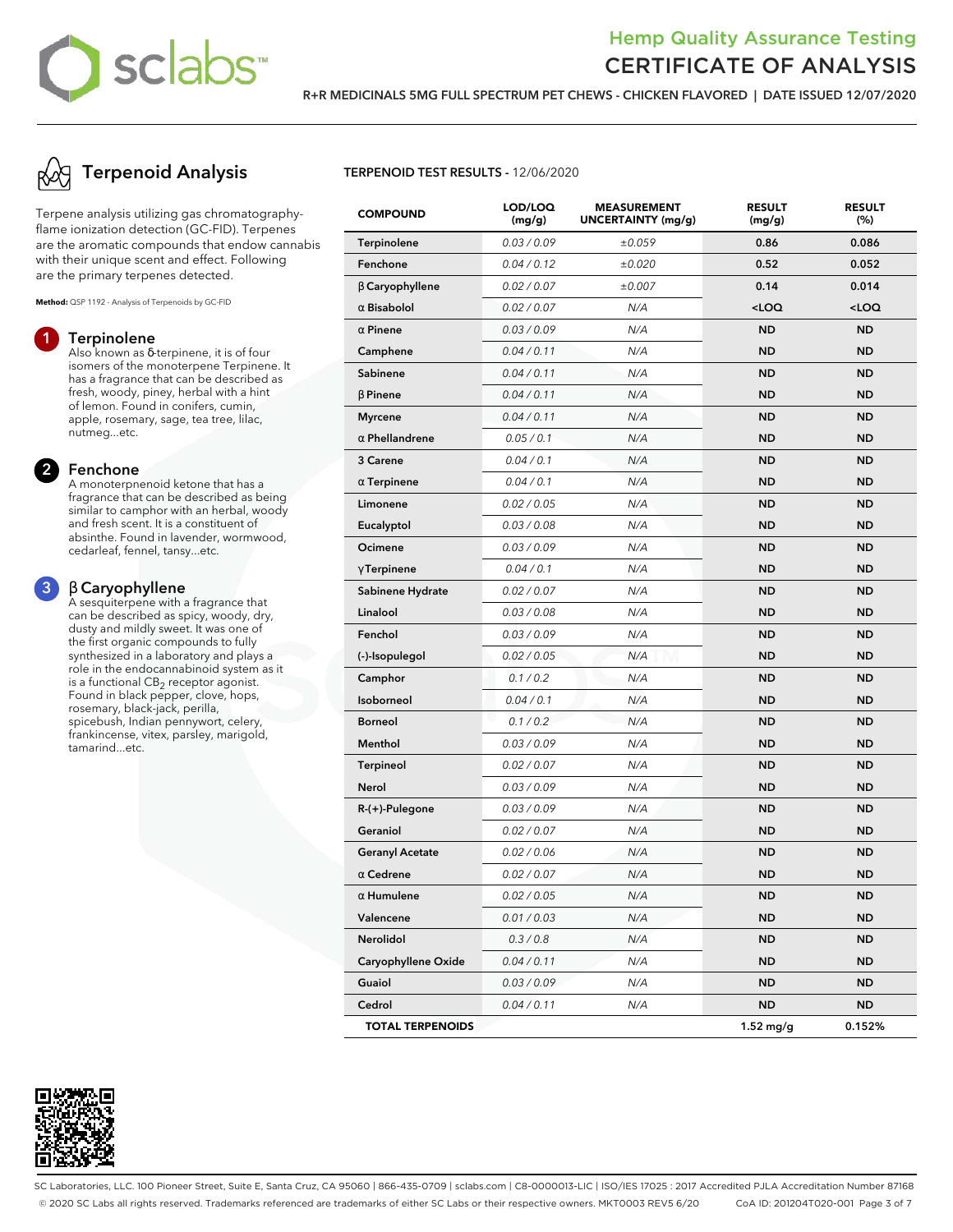

**R+R MEDICINALS 5MG FULL SPECTRUM PET CHEWS - CHICKEN FLAVORED | DATE ISSUED 12/07/2020**

# **Pesticide Analysis**

#### **CATEGORY 1 AND 2 PESTICIDES**

Pesticide and plant growth regulator analysis utilizing high-performance liquid chromatography-mass spectrometry (HPLC-MS) or gas chromatography-mass spectrometry (GC-MS). \*GC-MS utilized where indicated.

**Method:** QSP 1212 - Analysis of Pesticides and Mycotoxins by LC-MS or QSP 1213 - Analysis of Pesticides by GC-MS

#### **CATEGORY 1 PESTICIDE TEST RESULTS -** 12/06/2020 **PASS**

| <b>COMPOUND</b>          | LOD/LOQ<br>$(\mu g/g)$ | <b>ACTION LIMIT</b><br>$(\mu q/q)$ | <b>MEASUREMENT</b><br>UNCERTAINTY (µq/q) | <b>RESULT</b><br>$(\mu g/g)$ | <b>RESULT</b> |
|--------------------------|------------------------|------------------------------------|------------------------------------------|------------------------------|---------------|
| Aldicarb                 | 0.03/0.09              | $>$ LOD                            | N/A                                      | <b>ND</b>                    | <b>PASS</b>   |
| Carbofuran               | 0.01 / 0.04            | $\ge$ LOD                          | N/A                                      | <b>ND</b>                    | <b>PASS</b>   |
| Chlordane*               | 0.03 / 0.08            | $\ge$ LOD                          | N/A                                      | <b>ND</b>                    | <b>PASS</b>   |
| Chlorfenapyr*            | 0.03/0.10              | $\ge$ LOD                          | N/A                                      | <b>ND</b>                    | <b>PASS</b>   |
| Chlorpyrifos             | 0.02 / 0.06            | $\ge$ LOD                          | N/A                                      | <b>ND</b>                    | <b>PASS</b>   |
| Coumaphos                | 0.02 / 0.06            | $\ge$ LOD                          | N/A                                      | <b>ND</b>                    | <b>PASS</b>   |
| Daminozide               | 0.03/0.10              | $>$ LOD                            | N/A                                      | <b>ND</b>                    | <b>PASS</b>   |
| <b>DDVP</b> (Dichlorvos) | 0.02 / 0.07            | $\ge$ LOD                          | N/A                                      | <b>ND</b>                    | <b>PASS</b>   |
| <b>Dimethoate</b>        | 0.02 / 0.07            | $\ge$ LOD                          | N/A                                      | <b>ND</b>                    | <b>PASS</b>   |
| Ethoprop(hos)            | 0.03 / 0.08            | $\ge$ LOD                          | N/A                                      | <b>ND</b>                    | <b>PASS</b>   |
| Etofenprox               | 0.02 / 0.05            | $\ge$ LOD                          | N/A                                      | <b>ND</b>                    | <b>PASS</b>   |
| Fenoxycarb               | 0.02 / 0.06            | $\ge$ LOD                          | N/A                                      | <b>ND</b>                    | <b>PASS</b>   |
| Fipronil                 | 0.02 / 0.06            | $\ge$ LOD                          | N/A                                      | <b>ND</b>                    | <b>PASS</b>   |
| Imazalil                 | 0.02 / 0.06            | $>$ LOD                            | N/A                                      | <b>ND</b>                    | <b>PASS</b>   |
| <b>Methiocarb</b>        | 0.02 / 0.06            | $>$ LOD                            | N/A                                      | <b>ND</b>                    | <b>PASS</b>   |
| Methyl parathion         | 0.03/0.10              | $\ge$ LOD                          | N/A                                      | <b>ND</b>                    | <b>PASS</b>   |
| <b>Mevinphos</b>         | 0.03/0.09              | $\ge$ LOD                          | N/A                                      | <b>ND</b>                    | <b>PASS</b>   |
| Paclobutrazol            | 0.02 / 0.05            | $\ge$ LOD                          | N/A                                      | <b>ND</b>                    | <b>PASS</b>   |
| Propoxur                 | 0.02 / 0.06            | $\ge$ LOD                          | N/A                                      | <b>ND</b>                    | <b>PASS</b>   |
| Spiroxamine              | 0.02 / 0.05            | $\ge$ LOD                          | N/A                                      | <b>ND</b>                    | <b>PASS</b>   |
| Thiacloprid              | 0.03 / 0.07            | $\ge$ LOD                          | N/A                                      | <b>ND</b>                    | <b>PASS</b>   |
|                          |                        |                                    |                                          |                              |               |

#### **CATEGORY 2 PESTICIDE TEST RESULTS -** 12/06/2020 **PASS**

| Abamectin           | 0.03/0.10   | 0.3            | N/A | <b>ND</b> | <b>PASS</b> |
|---------------------|-------------|----------------|-----|-----------|-------------|
| Acephate            | 0.01 / 0.04 | 5              | N/A | <b>ND</b> | <b>PASS</b> |
| Acequinocyl         | 0.02 / 0.05 | $\overline{4}$ | N/A | <b>ND</b> | <b>PASS</b> |
| Acetamiprid         | 0.02 / 0.05 | 5              | N/A | <b>ND</b> | <b>PASS</b> |
| Azoxystrobin        | 0.01 / 0.04 | 40             | N/A | <b>ND</b> | <b>PASS</b> |
| <b>Bifenazate</b>   | 0.01/0.02   | 5              | N/A | <b>ND</b> | <b>PASS</b> |
| <b>Bifenthrin</b>   | 0.01 / 0.02 | 0.5            | N/A | <b>ND</b> | <b>PASS</b> |
| <b>Boscalid</b>     | 0.02 / 0.06 | 10             | N/A | <b>ND</b> | <b>PASS</b> |
| Captan              | 0.2/0.5     | 5              | N/A | <b>ND</b> | <b>PASS</b> |
| Carbaryl            | 0.01 / 0.02 | 0.5            | N/A | <b>ND</b> | <b>PASS</b> |
| Chlorantraniliprole | 0.01/0.03   | 40             | N/A | <b>ND</b> | <b>PASS</b> |

Continued on next page



SC Laboratories, LLC. 100 Pioneer Street, Suite E, Santa Cruz, CA 95060 | 866-435-0709 | sclabs.com | C8-0000013-LIC | ISO/IES 17025 : 2017 Accredited PJLA Accreditation Number 87168 © 2020 SC Labs all rights reserved. Trademarks referenced are trademarks of either SC Labs or their respective owners. MKT0003 REV5 6/20 CoA ID: 201204T020-001 Page 4 of 7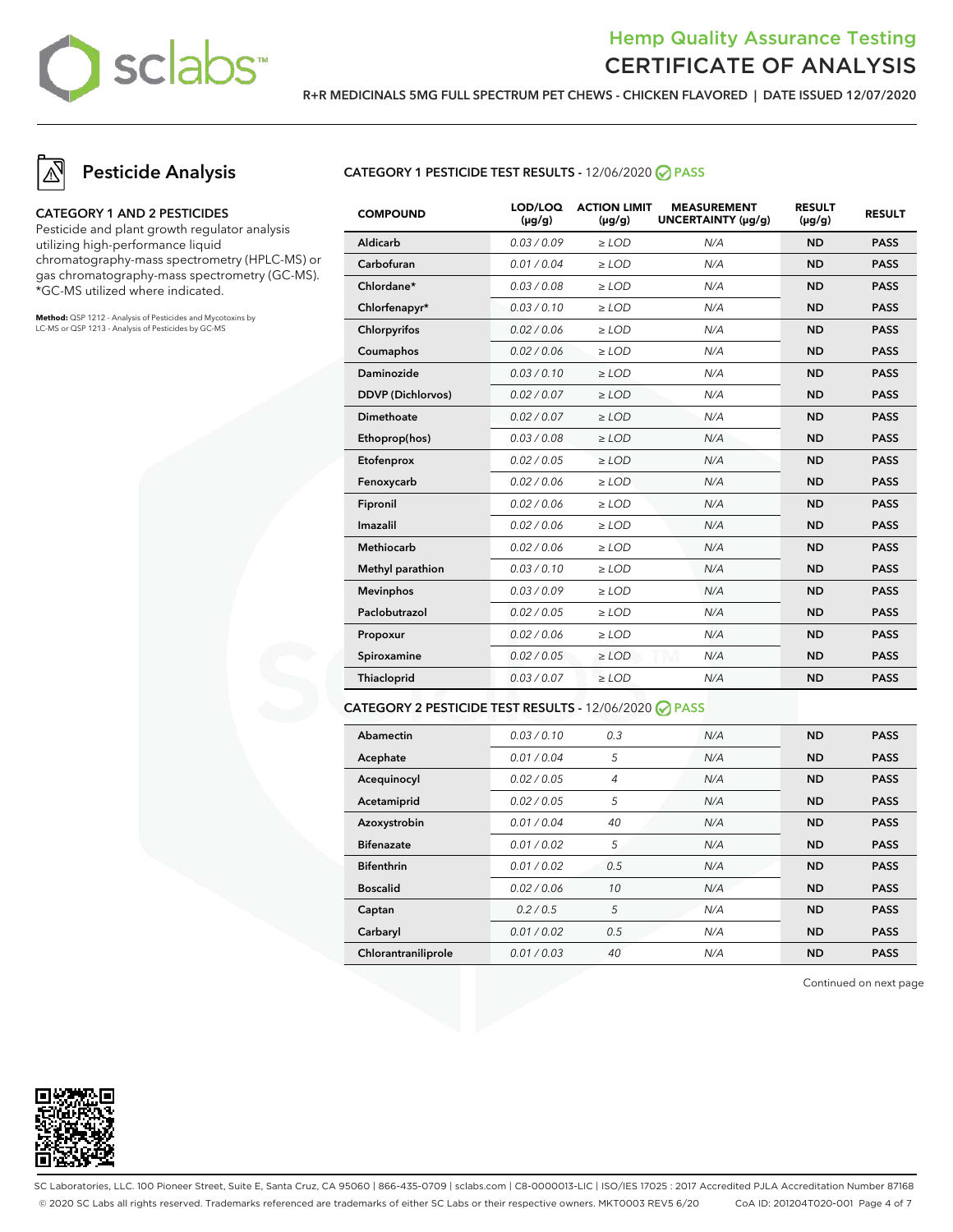

**R+R MEDICINALS 5MG FULL SPECTRUM PET CHEWS - CHICKEN FLAVORED | DATE ISSUED 12/07/2020**



**Pesticide Analysis** Continued

#### **CATEGORY 1 AND 2 PESTICIDES**

Pesticide and plant growth regulator analysis utilizing high-performance liquid chromatography-mass spectrometry (HPLC-MS) or gas chromatography-mass spectrometry (GC-MS). \*GC-MS utilized where indicated.

**Method:** QSP 1212 - Analysis of Pesticides and Mycotoxins by LC-MS or QSP 1213 - Analysis of Pesticides by GC-MS

### **CATEGORY 2 PESTICIDE TEST RESULTS -** 12/06/2020 continued **PASS**

| <b>COMPOUND</b>          | LOD/LOQ<br>$(\mu g/g)$ | <b>ACTION LIMIT</b><br>$(\mu g/g)$ | <b>MEASUREMENT</b><br>UNCERTAINTY (µg/g) | <b>RESULT</b><br>$(\mu g/g)$ | <b>RESULT</b> |
|--------------------------|------------------------|------------------------------------|------------------------------------------|------------------------------|---------------|
| Clofentezine             | 0.02 / 0.06            | 0.5                                | N/A                                      | <b>ND</b>                    | <b>PASS</b>   |
| Cyfluthrin               | 0.1 / 0.4              | $\mathbf{1}$                       | N/A                                      | <b>ND</b>                    | <b>PASS</b>   |
| Cypermethrin             | 0.1 / 0.3              | $\mathcal{I}$                      | N/A                                      | <b>ND</b>                    | <b>PASS</b>   |
| Diazinon                 | 0.01 / 0.04            | 0.2                                | N/A                                      | <b>ND</b>                    | <b>PASS</b>   |
| Dimethomorph             | 0.01 / 0.03            | 20                                 | N/A                                      | <b>ND</b>                    | <b>PASS</b>   |
| Etoxazole                | 0.010 / 0.028          | 1.5                                | N/A                                      | <b>ND</b>                    | <b>PASS</b>   |
| Fenhexamid               | 0.02 / 0.1             | 10                                 | N/A                                      | <b>ND</b>                    | <b>PASS</b>   |
| Fenpyroximate            | 0.03 / 0.08            | $\overline{2}$                     | N/A                                      | <b>ND</b>                    | <b>PASS</b>   |
| Flonicamid               | 0.01 / 0.04            | $\overline{c}$                     | N/A                                      | ND                           | <b>PASS</b>   |
| Fludioxonil              | 0.03 / 0.08            | 30                                 | N/A                                      | ND                           | <b>PASS</b>   |
| Hexythiazox              | 0.01 / 0.04            | $\overline{c}$                     | N/A                                      | <b>ND</b>                    | <b>PASS</b>   |
| Imidacloprid             | 0.01 / 0.04            | 3                                  | N/A                                      | <b>ND</b>                    | <b>PASS</b>   |
| Kresoxim-methyl          | 0.02 / 0.07            | $\mathcal{I}$                      | N/A                                      | <b>ND</b>                    | <b>PASS</b>   |
| <b>Malathion</b>         | 0.02 / 0.05            | 5                                  | N/A                                      | <b>ND</b>                    | <b>PASS</b>   |
| Metalaxyl                | 0.02 / 0.06            | 15                                 | N/A                                      | <b>ND</b>                    | <b>PASS</b>   |
| Methomyl                 | 0.03 / 0.1             | 0.1                                | N/A                                      | <b>ND</b>                    | <b>PASS</b>   |
| Myclobutanil             | 0.03 / 0.1             | 9                                  | N/A                                      | <b>ND</b>                    | <b>PASS</b>   |
| <b>Naled</b>             | 0.03 / 0.1             | 0.5                                | N/A                                      | <b>ND</b>                    | <b>PASS</b>   |
| Oxamyl                   | 0.02 / 0.06            | 0.2                                | N/A                                      | <b>ND</b>                    | <b>PASS</b>   |
| Pentachloronitrobenzene* | 0.03 / 0.09            | 0.2                                | N/A                                      | <b>ND</b>                    | <b>PASS</b>   |
| Permethrin               | 0.03 / 0.09            | 20                                 | N/A                                      | <b>ND</b>                    | <b>PASS</b>   |
| Phosmet                  | 0.03 / 0.10            | 0.2                                | N/A                                      | <b>ND</b>                    | <b>PASS</b>   |
| Piperonylbutoxide        | 0.003 / 0.009          | 8                                  | ±0.0003                                  | 0.010                        | <b>PASS</b>   |
| Prallethrin              | 0.03 / 0.08            | 0.4                                | N/A                                      | <b>ND</b>                    | <b>PASS</b>   |
| Propiconazole            | 0.01 / 0.03            | 20                                 | N/A                                      | <b>ND</b>                    | <b>PASS</b>   |
| Pyrethrins               | 0.03 / 0.08            | $\mathcal{I}$                      | N/A                                      | ND                           | <b>PASS</b>   |
| Pyridaben                | 0.006 / 0.019          | 3                                  | N/A                                      | <b>ND</b>                    | <b>PASS</b>   |
| Spinetoram               | 0.02 / 0.07            | 3                                  | N/A                                      | <b>ND</b>                    | <b>PASS</b>   |
| Spinosad                 | 0.02 / 0.06            | 3                                  | N/A                                      | <b>ND</b>                    | <b>PASS</b>   |
| Spiromesifen             | 0.02 / 0.05            | 12                                 | N/A                                      | <b>ND</b>                    | <b>PASS</b>   |
| Spirotetramat            | 0.01 / 0.02            | 13                                 | N/A                                      | <b>ND</b>                    | <b>PASS</b>   |
| Tebuconazole             | 0.02 / 0.07            | $\overline{c}$                     | N/A                                      | <b>ND</b>                    | <b>PASS</b>   |
| Thiamethoxam             | 0.03 / 0.08            | 4.5                                | N/A                                      | <b>ND</b>                    | <b>PASS</b>   |
| Trifloxystrobin          | 0.01 / 0.03            | 30                                 | N/A                                      | <b>ND</b>                    | <b>PASS</b>   |



SC Laboratories, LLC. 100 Pioneer Street, Suite E, Santa Cruz, CA 95060 | 866-435-0709 | sclabs.com | C8-0000013-LIC | ISO/IES 17025 : 2017 Accredited PJLA Accreditation Number 87168 © 2020 SC Labs all rights reserved. Trademarks referenced are trademarks of either SC Labs or their respective owners. MKT0003 REV5 6/20 CoA ID: 201204T020-001 Page 5 of 7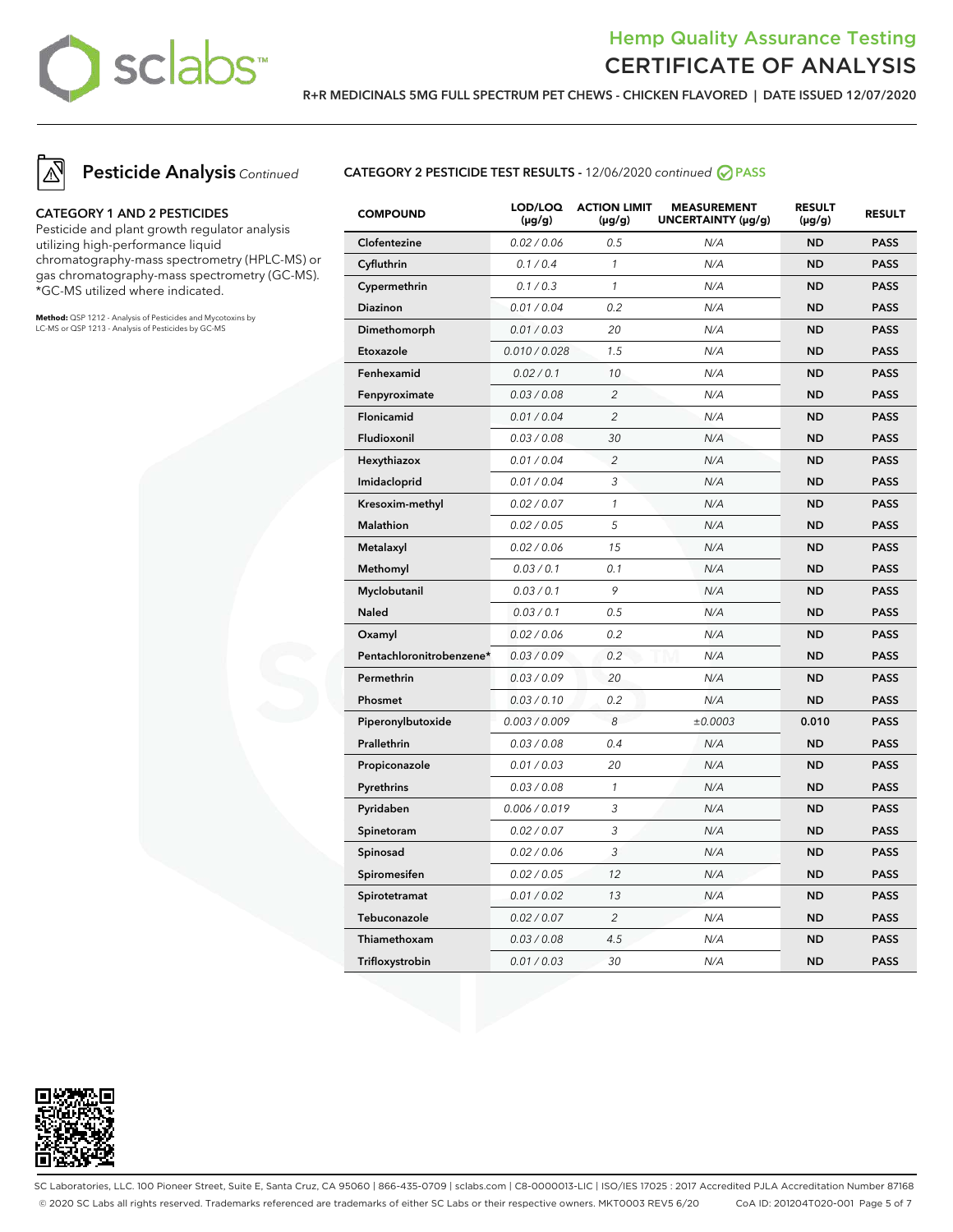

**R+R MEDICINALS 5MG FULL SPECTRUM PET CHEWS - CHICKEN FLAVORED | DATE ISSUED 12/07/2020**



Mycotoxin analysis utilizing high-performance liquid chromatography-mass spectrometry (HPLC-MS).

**Method:** QSP 1212 - Analysis of Pesticides and Mycotoxins by LC-MS

### **MYCOTOXIN TEST RESULTS -** 12/06/2020 **PASS**

| <b>COMPOUND</b>          | LOD/LOQ<br>(µg/kg) | <b>ACTION LIMIT</b><br>$(\mu g/kg)$ | <b>MEASUREMENT</b><br><b>UNCERTAINTY (µq/kq)</b> | <b>RESULT</b><br>$(\mu g/kg)$ | <b>RESULT</b> |
|--------------------------|--------------------|-------------------------------------|--------------------------------------------------|-------------------------------|---------------|
| <b>Aflatoxin B1</b>      | 2.0/6.0            | 20                                  | N/A                                              | <b>ND</b>                     | <b>PASS</b>   |
| Aflatoxin B <sub>2</sub> | 1.8/5.6            | 20                                  | N/A                                              | <b>ND</b>                     | <b>PASS</b>   |
| Aflatoxin G1             | 1.0/3.1            | 20                                  | N/A                                              | <b>ND</b>                     | <b>PASS</b>   |
| <b>Aflatoxin G2</b>      | 1.2/3.5            | 20                                  | N/A                                              | <b>ND</b>                     | <b>PASS</b>   |
| <b>Total Aflatoxin</b>   |                    | 20                                  |                                                  | <b>ND</b>                     | <b>PASS</b>   |
| Ochratoxin A             | 6.3/19.2           | 20                                  | N/A                                              | ND                            | <b>PASS</b>   |

# **Residual Solvents Analysis**

**CATEGORY 1 AND 2 RESIDUAL SOLVENTS** Residual Solvent analysis utilizing gas chromatography-mass spectrometry (GC-MS).

**Method:** QSP 1204 - Analysis of Residual Solvents by GC-MS

### **CATEGORY 1 RESIDUAL SOLVENTS TEST RESULTS -** 12/06/2020 **PASS**

| <b>COMPOUND</b>       | LOD/LOQ<br>$(\mu g/g)$ | <b>ACTION LIMIT</b><br>(µg/g) | <b>MEASUREMENT</b><br>UNCERTAINTY (µg/g) | <b>RESULT</b><br>$(\mu g/g)$ | <b>RESULT</b> |
|-----------------------|------------------------|-------------------------------|------------------------------------------|------------------------------|---------------|
| 1.2-Dichloroethane    | 0.05/0.1               |                               | N/A                                      | <b>ND</b>                    | <b>PASS</b>   |
| <b>Benzene</b>        | 0.03/0.09              | 1                             | N/A                                      | ND                           | <b>PASS</b>   |
| Chloroform            | 0.1/0.2                | 1                             | N/A                                      | <b>ND</b>                    | <b>PASS</b>   |
| <b>Ethylene Oxide</b> | 0.1/0.4                | 1                             | N/A                                      | <b>ND</b>                    | <b>PASS</b>   |
| Methylene chloride    | 0.3/0.9                | 1                             | N/A                                      | <b>ND</b>                    | <b>PASS</b>   |
| Trichloroethylene     | 0.1/0.3                | 1                             | N/A                                      | <b>ND</b>                    | <b>PASS</b>   |

### **CATEGORY 2 RESIDUAL SOLVENTS TEST RESULTS -** 12/06/2020 **PASS**

| Acetone                  | 20/50  | 5000 | N/A | <b>ND</b> | <b>PASS</b> |
|--------------------------|--------|------|-----|-----------|-------------|
| Acetonitrile             | 2/7    | 410  | N/A | <b>ND</b> | <b>PASS</b> |
| <b>Butane</b>            | 10/50  | 5000 | N/A | <b>ND</b> | <b>PASS</b> |
| Ethanol                  | 20/50  | 5000 | N/A | <b>ND</b> | <b>PASS</b> |
| Ethyl acetate            | 20/60  | 5000 | N/A | <b>ND</b> | <b>PASS</b> |
| <b>Ethyl ether</b>       | 20/50  | 5000 | N/A | <b>ND</b> | <b>PASS</b> |
| Heptane                  | 20/60  | 5000 | N/A | <b>ND</b> | <b>PASS</b> |
| Hexane                   | 2/5    | 290  | N/A | <b>ND</b> | <b>PASS</b> |
| <b>Isopropyl Alcohol</b> | 10/40  | 5000 | N/A | <b>ND</b> | <b>PASS</b> |
| Methanol                 | 50/200 | 3000 | N/A | <b>ND</b> | <b>PASS</b> |
| Pentane                  | 20/50  | 5000 | N/A | <b>ND</b> | <b>PASS</b> |
| Propane                  | 10/20  | 5000 | N/A | <b>ND</b> | <b>PASS</b> |
| <b>Toluene</b>           | 7/21   | 890  | N/A | <b>ND</b> | <b>PASS</b> |
| <b>Total Xylenes</b>     | 50/160 | 2170 | N/A | <b>ND</b> | <b>PASS</b> |



SC Laboratories, LLC. 100 Pioneer Street, Suite E, Santa Cruz, CA 95060 | 866-435-0709 | sclabs.com | C8-0000013-LIC | ISO/IES 17025 : 2017 Accredited PJLA Accreditation Number 87168 © 2020 SC Labs all rights reserved. Trademarks referenced are trademarks of either SC Labs or their respective owners. MKT0003 REV5 6/20 CoA ID: 201204T020-001 Page 6 of 7